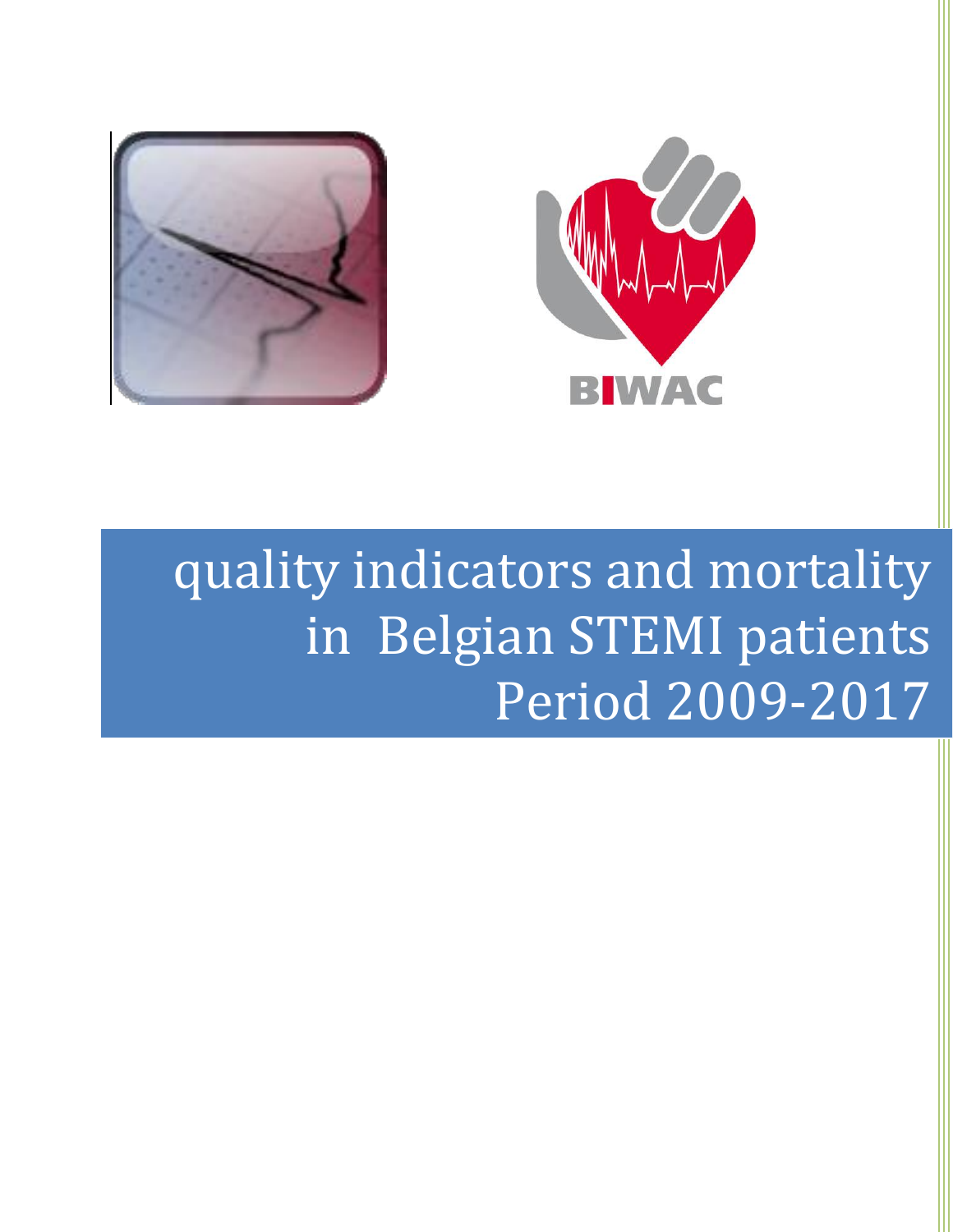# **Background**

The current guidelines for the management of ST-segment elevation myocardial infarction (STEMI) recommend primary percutaneous coronary intervention (pPCI) as the preferred treatment strategy if it can be conducted in a timely fashion by an experienced catheterisation team. However, because of logistical restraints, PCI can only be offered in less than 50% of Belgian hospitals. This has formed the basis of the development of STEMI networks with pre-arranged rapid transfer protocols between community hospitals and PCI centres. This concept was promoted at the start of the Belgian STEMI registry in 2007. To assess the quality of acute cardiac care, quality indicators have been developed by international task forces and within the college and the working group of acute cardiology**.** The most important indicators concerning treatment of STEMI have been defined and implemented in the Belgium STEMI database from 2009. Recent large scaled international studies have shown a clear correlation between adherence to quality and mortality. Whether this correlation is also present in Belgium, is unknown. Accordingly, the present report describes the adherence to quality and its effect on mortality in a large group of STEMI patient for the period 2009-2017.

# **Methods:**

We collected data from 22702 patients admitted in 55 hospitals (30 with PCI facilities) between period of 2009 and 2017. Collection of data was carried out by electronic webbased registry that is governed by an independent software company specialised in electronic data capture solutions (Lambda-plus- website: [http://www.lambdaplus.com\)](http://www.lambdaplus.com/).

A number of baseline characteristics for each patient was included which allowed to stratify the patients according to a previous validated TIMI risk score: age, gender, history of coronary artery disease (CAD) or peripheral artery disease (PAD), location of infarction, total ischemic time. age, hemodynamic status on admission, history of atherovascular disease, history of hypertension or diabetes. Collapse with cardiopulmonary resuscitation (CPR) was also registered as this factor is not incorporated into the TIMI risk score.

# **Quality indicator:**

Following quality parameters were registered and are based upon the European QI's for STEMI:

a)Types of reperfusion strategy: thrombolysis (TL), percutaneous coronary intervention (PCI) or no reperfusion.

b)Time delays between diagnosis and treatment, subdivided into diagnosis-to-balloon time (time between first ECG with STEMI diagnosis and the balloon inflation) and the door-toballoon (time between arrival in the PCI centre and the balloon inflation).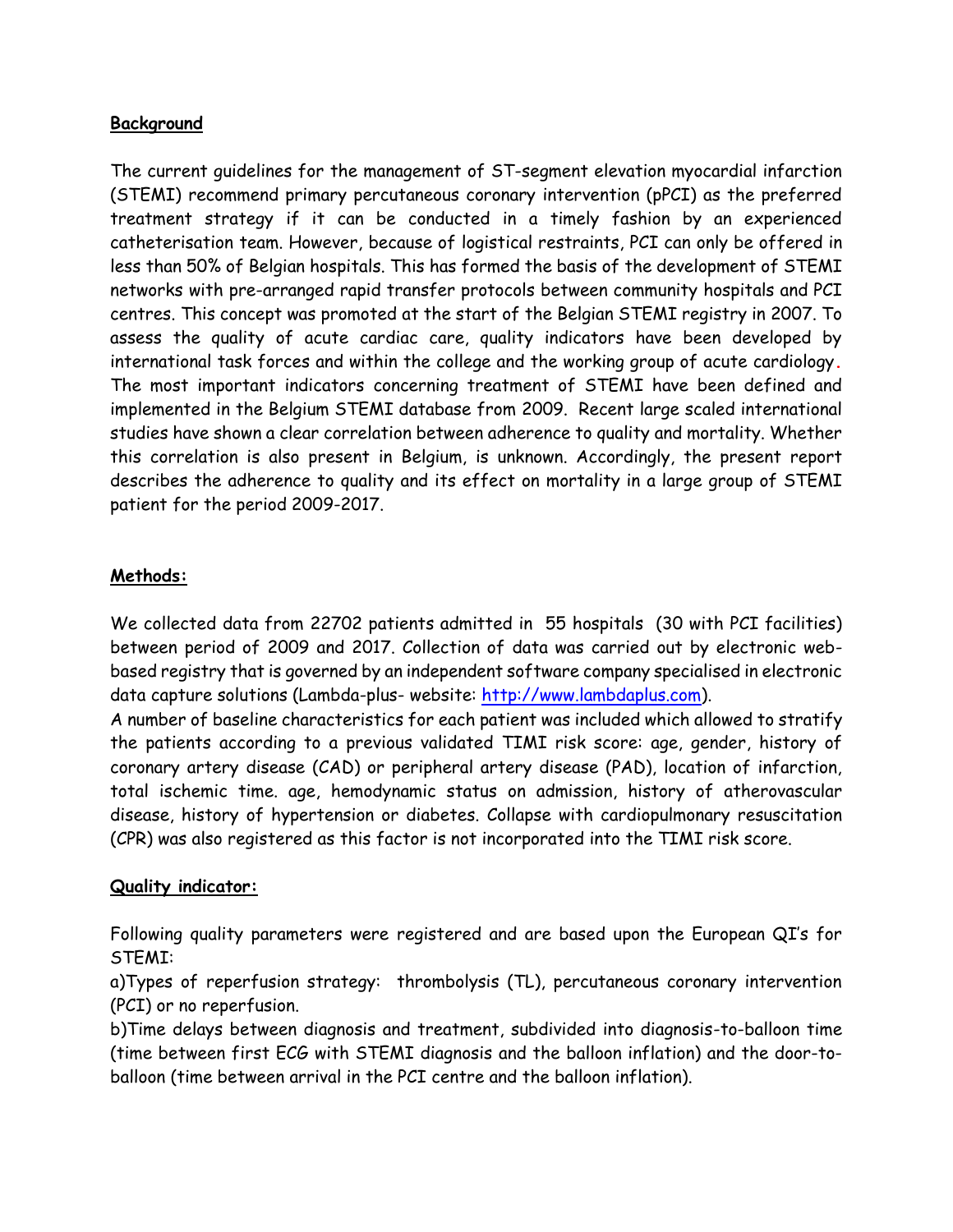A global quality score was assigned to each patient according to the following rules (the higher the score the more adherent to quality recommendations)

| <b>Domein</b>                | <b>Scoring</b>               |
|------------------------------|------------------------------|
| <b>Reperfusion</b>           | $0 = No$ reperfusion therapy |
|                              | $1 =$ Trombolyse             |
|                              | $2 = PCI$                    |
| Door-to-balloon              | $0 = 90$ minutes             |
|                              | $1 = 60-90$ minutes          |
|                              | $2 = 60$ minutes             |
| Diagnosis-to-balloon/-needle | $0 = 120$ minutes            |
|                              | $1 = 90-120$ minutes         |
|                              | $2 = 90$ minutes             |
| <b>TOTAAL SCORE</b>          | $0 - 6$                      |

The primary endpoint was in-hospital death from all causes as late as 30 days after admission. Vital status was assessed in the final hospital before home discharge.

# **Statistical Analysis**

.

Continuous variables are presented as the mean values with corresponding standard deviation (SD). Comparisons between groups were made with an unpaired t-test. The differences between proportions were assessed by chi-squared analysis. Independent determinants of in-hospital death were determined by means of multiple logistic regression analysis and reported as odds ratios (ORs) and 95% confidence intervals (CIs). Following factors were included in this analysis: TIMI risk score and cardiac arrest as patient related factors and reperfusion therapy/time lines as quality related factors. For all analyses, a value of p<0.05 was considered statistically significant.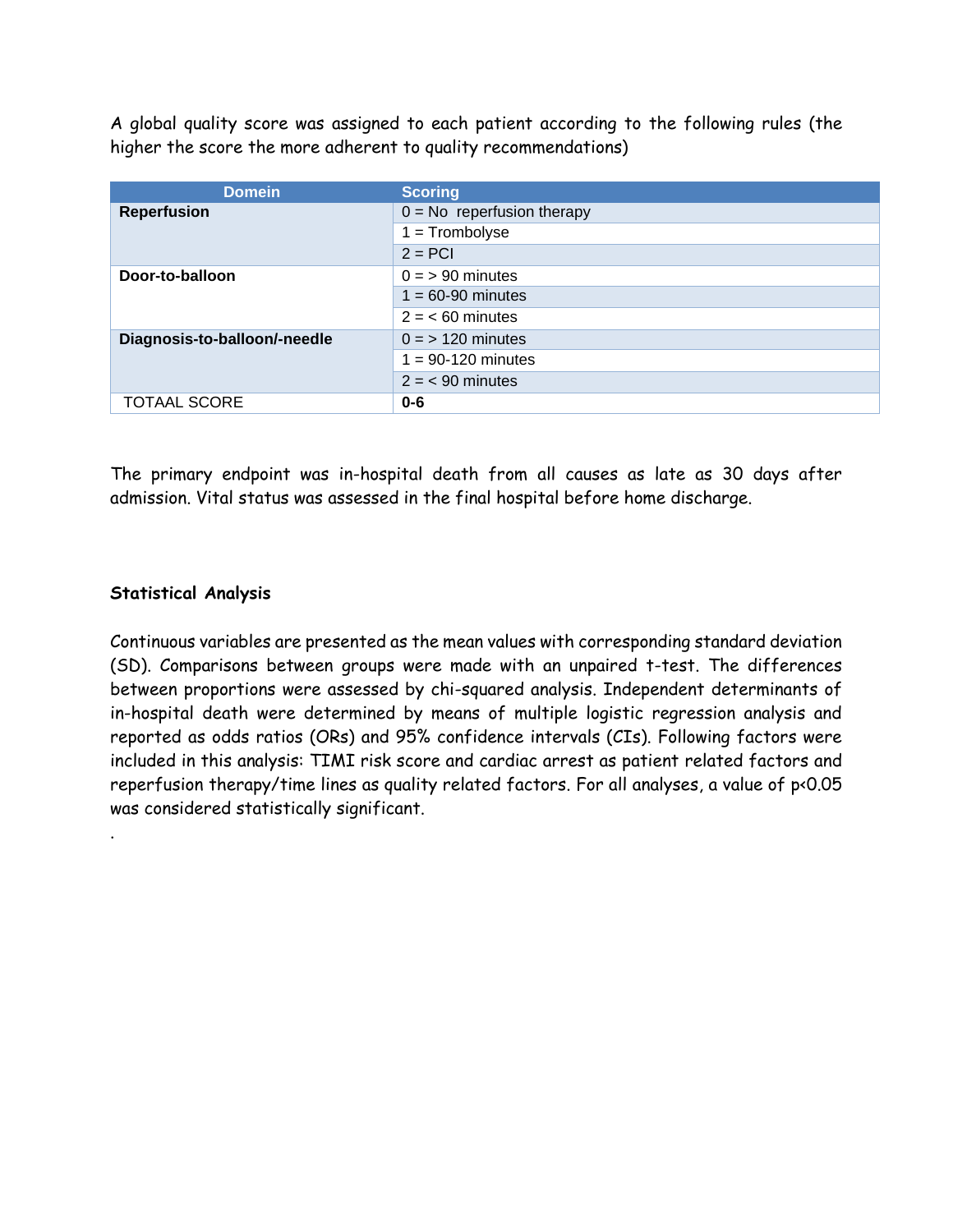# **Results**

The total study population consisted of 22702 STEMI patients. In 13403 patients information about time lines were present. Patients with time line information had a lower risk profile and lower in hospital mortality than patients without time line information. (see Table 1)

|                  | With time inform.<br>$N = 13403$ | Without time inform.<br>N=9299 | P value                 |
|------------------|----------------------------------|--------------------------------|-------------------------|
| TIMI risk score  | $3.9 \pm 2.6$                    | $4.2 \pm 2.6$                  | $\langle 0.001 \rangle$ |
| Cardiac arrest,% | 9.8%                             | 12.1%                          | 0.0001                  |
| Mortality,%      | 5.5%                             | 7.2%                           | $\langle 0.0001$        |
|                  |                                  |                                |                         |

# *Quality indicators*

The majority of patients (93%) underwent primary PCI as reperfusion therapy. Thrombolysis was given in 3% of the patients and 4% of the patients did not receive any reperfusion therapy mainly because of late presentation and/or severe comorbidity.

The average diagnosis-to-balloon time was 90 min  $\pm$  79 with a median of 73 min. DiaTB<90min was present in 66% of the patients, DiaTB between 90-120 min was present in 15% of the patients and prolonged DiaTB (>120min) was present in 19% of the patients.

The average door-to-balloon time was 57 min  $\pm$  49 with a median of 43 min. DoTB<60min was present in 68% of the patients, DoTB between 60-90min was present in 16% of the patients and prolonged DoTB (>90min) was present in 16% of the patients.

The average global quality score was  $4.9 \pm 1.3$  with a median of 5. The majority of the patients (67% ) has a good quality score (5-6), 25% has an intermediate score (3-4) and 8 % has a bad score (<3)

# *Quality indicators and relation with mortality*

The in-hospital mortality of the total study population was 6.2%. In hospital mortality in the patients without cardiac arrest was 3.5% whereas the mortality of cardiac arrest patients was 30%.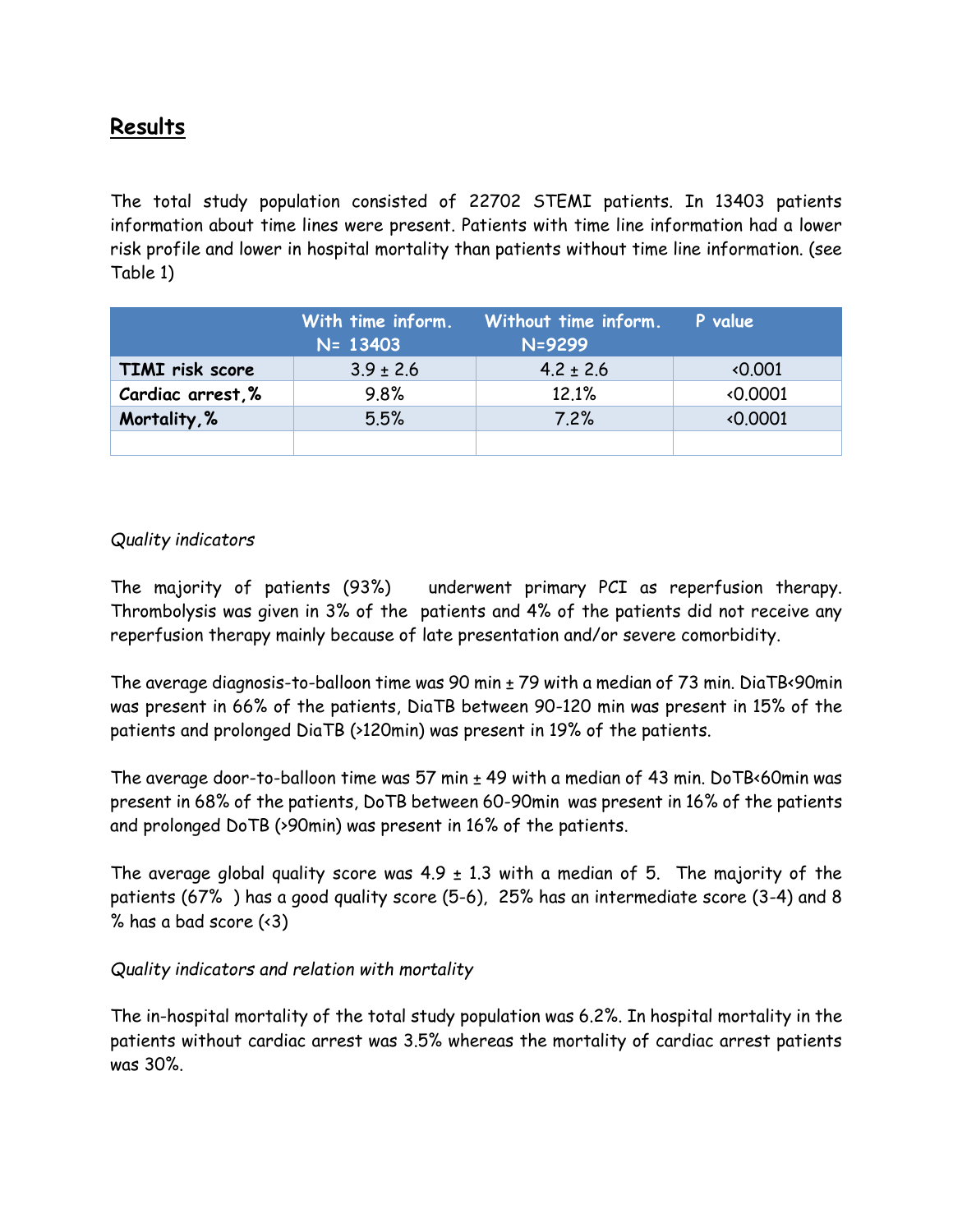There was a significant trend to lower mortality for better quality scores (see figure 1): the mortality for patients with a good quality score was 5.2% versus 12.8% for patients with a bad quality score (p<0.0001).



The relation between quality adherence and mortality persisted also after correction for baseline risk profile. Adjusted mortality risk ratio was 1.26 (95% CI 1.15-1.36) for each decrease of the global risk score by 1 point. Logistic regression analysis with the individual quality indicators revealed that door-to-balloon was a more powerful predictor for mortality than diagnosis-to-balloon time (see table 2).

|                               | Odds ratio | 95% CI        | P value |
|-------------------------------|------------|---------------|---------|
| Timi risk score               | 1.58       | 1,51-1,66     | 0.0001  |
| Cardiac arrest                | 9.0        | $6.9 - 11.7$  | 0.0001  |
| Diagnose to balloon time, min | 1.002      | 1.0003-1.0038 | 0.02    |
| Door to balloon time, min     | 1.0036     | 1.0013-1.0059 | 0.002   |
| No reperfusion                | 7.4        | $2.9 - 18.2$  | 0.0001  |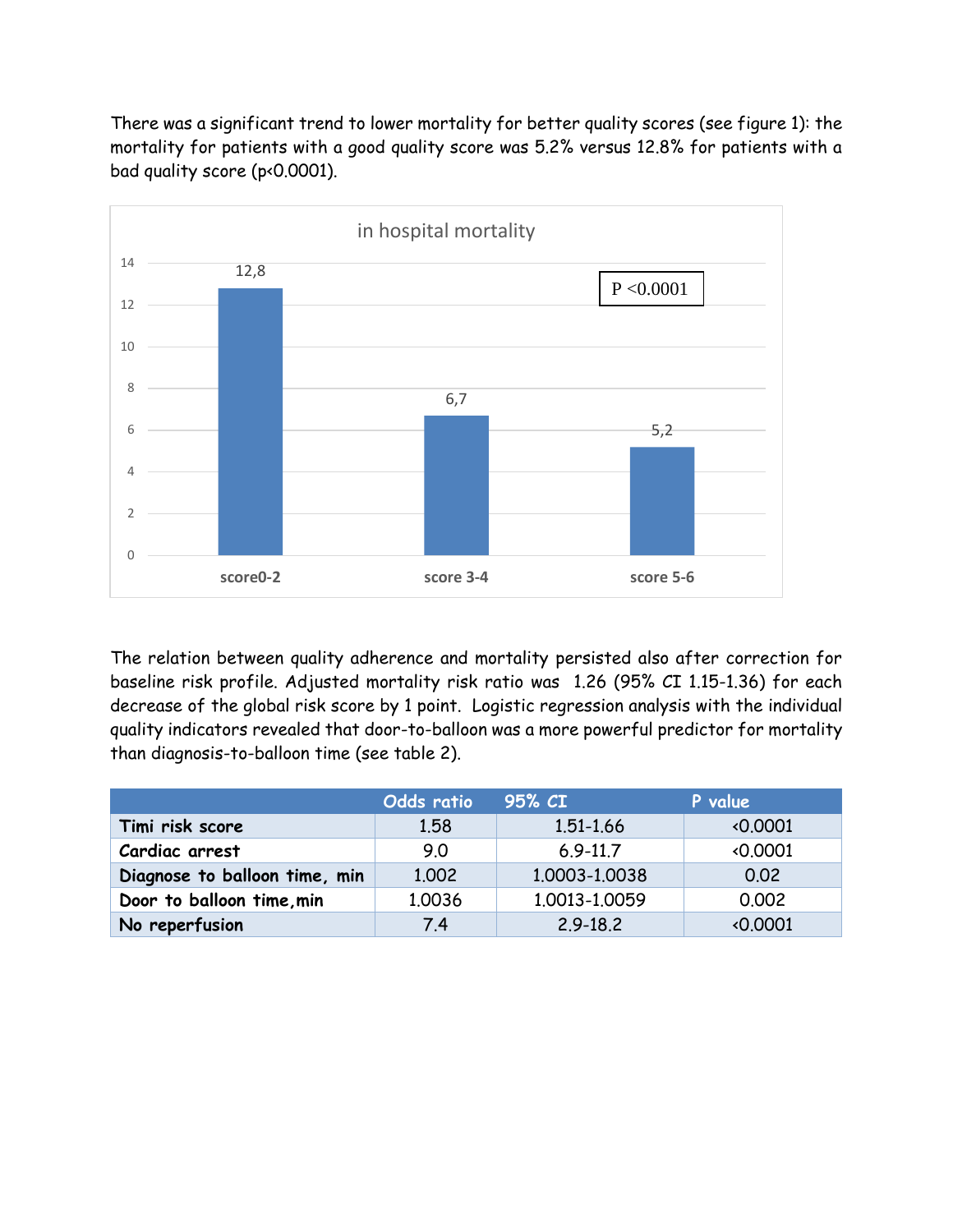# **DISCUSSION and CONCLUSIONS**

The present report describes the relation between adherence to quality indicators and in hospital mortality in patients admitted with STEMI in the Belgian hospitals.

We could demonstrate, for the first time, that mortality more than doubles in patients with a poor quality adherence as compared to patients with good quality adherence (5.2 vs 12.2%) also after correction of baseline risk profile. In the present study 2/3 of our patients received adequate reperfusion therapy within recommended timelines (PPCI within 90 minutes after diagnosis and within 60 min after arrival in the PCI centre). It can be expected that the global mortality in Belgium will further decrease if recommended optimal reperfusion therapy is offered to all our STEMI patients. Whereas pPCI has already a high penetration rate (>90%) in our country, still many patients have prolonged diagnosis to treatment times because of suboptimal transfer policy and/or because of suboptimal internal organisation within the PCI centre. The most optimal transfer policy is the direct transfer of STEMI patients (from home or from community hospital) to the nearest PCI capable hospital with early notification of the catheterisation laboratory team, preferentially by EMS and direct transfer to the cath lab, bypassing the emergency room.

The present findings are in line with recent international studies. The study of Bebb et al demonstrate in a population of AMI (both STEMI and non-STEMI) that eleven Qis, among them timely pPCI, were significantly inversely associated with 30-day mortality. Primary PCI performed within 60 min after arrival in the PCI centre was associated with 0.57 risk for 30-day mortality.

The present highlights also that patients in whom quality indicators were not adequately reported are more at high risk than patients with good reporting of quality indicators. Underreporting has been encountered in other international registries and the study of McCabe et al could show that underreporting was associated not only with high risk patient profile but also with less adherence to recommended reperfusion therapy.

The present findings will be communicated to the participating hospitals and are a strong argument to further monitor the quality of care of STEMI patients, particularly time delay indicators in all patients admitted in all Belgian hospitals.

# Contact person

On behalf of the steering committee

Prof dr Marc Claeys: Project coordinator marc.claeys@uantwerpen.be